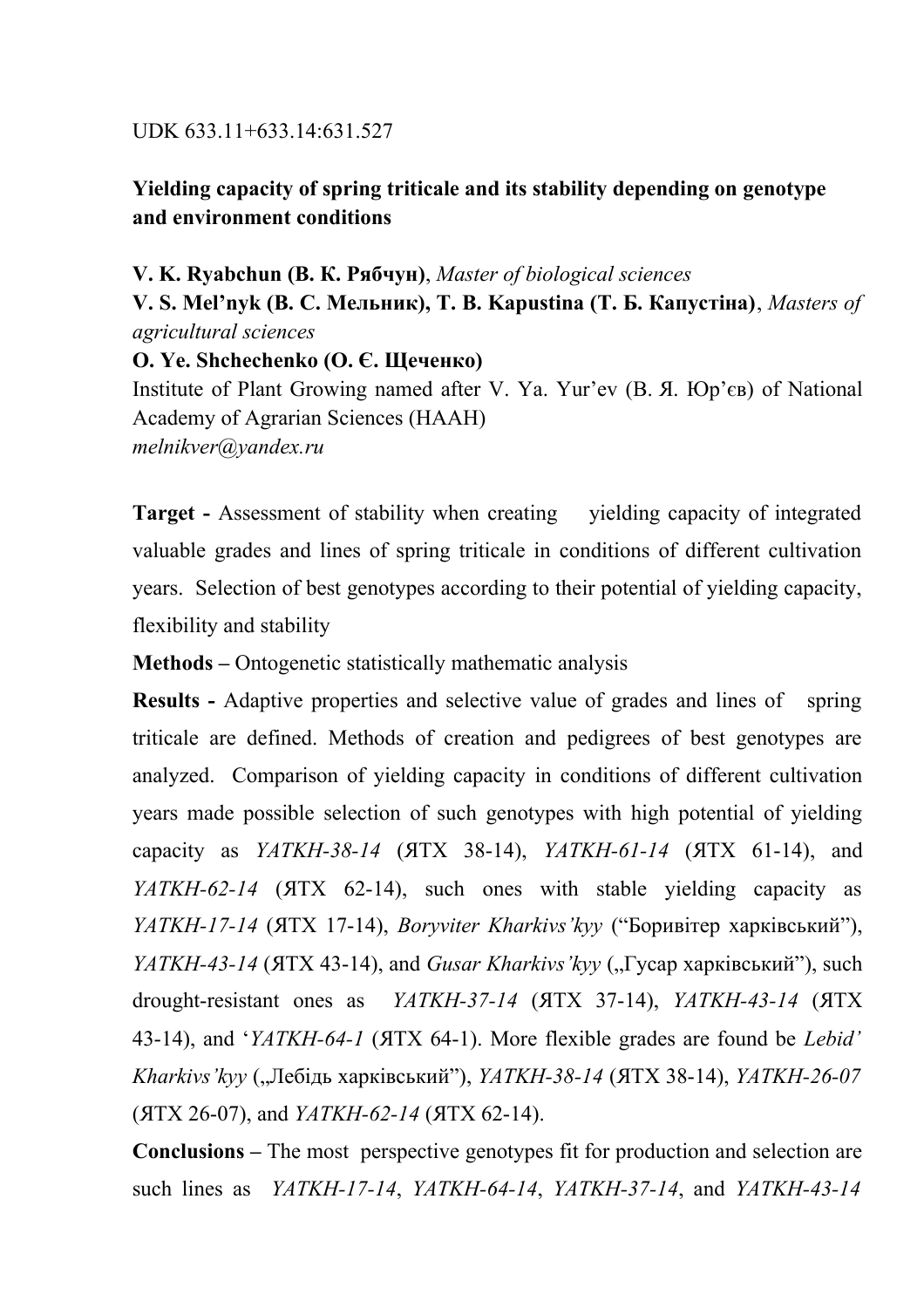(for years yielding capacity amounts to 4.27–4.48 ton/hectare at average) and such grades as *Zlit Kharkivs'kyy* ("Зліт харківський"), *Boryviter Kharkivs'kyy*, Gusar *Kharkivs'kyy*, and *Darkhliba Kharkivs'kyy* ("Дархліба харківський") (yielding capacity amounts to 4.27–445 ton/hectare). They combine high adaptive and yielding capacity. They are valuable for using in the form of resulting material as more adaptive one in the case of selection.

**Key words:** spring triticale, yielding capacity, adaptability, stability, drought-resistance, grade, and line.

**Introduction -** Growing spring triticale offers opportunity to receive food-, feeding-, and industrial grain. Crops are used both as basic and insurance ones. The unique combination of best economical-and-biological indices of wheat and rye, high potential of grain yielding capacity, and high resistance against deceases is inherent to triticale culture.

At this time increase of adaptability of triticale grades is one of the most significant directions for triticale selection. Selection with a view of obtaining high adaptability is one of efficient methods for minimizing aftermaths of global climatic changes. Frequent drought seasons occurred in semi-savanna and in wood-and-semi-savanna zones of Ukraine, where the most part of seeds of spring grain crops are concentrated, result in permanent shortages of harvests. Introduction of new, more drought-resistant and widely adapted grades of spring triticale into production will give opportunity to stabilize grain output.

Any grade must combine drought-resistance with reliable response to moistening, be of the increased yielding capacity and quality, resistant to falling, pathogenic agents, and tolerant to vermin damages etc. A lot of researches are conducted with respect to this problem [1, 2]. New and more adapted grades of triticale, which are able to provide stable harvest in various ways, are introduced into production. Several years A. Goyal, B. Berez, H. Randhawa etc [3] explored the wide variety of triticale grown in different world countries and in several agrarian climatic zones of Canada. Genotypes, which are more stable for cropping in various cultivation conditions, were introduced into production or included into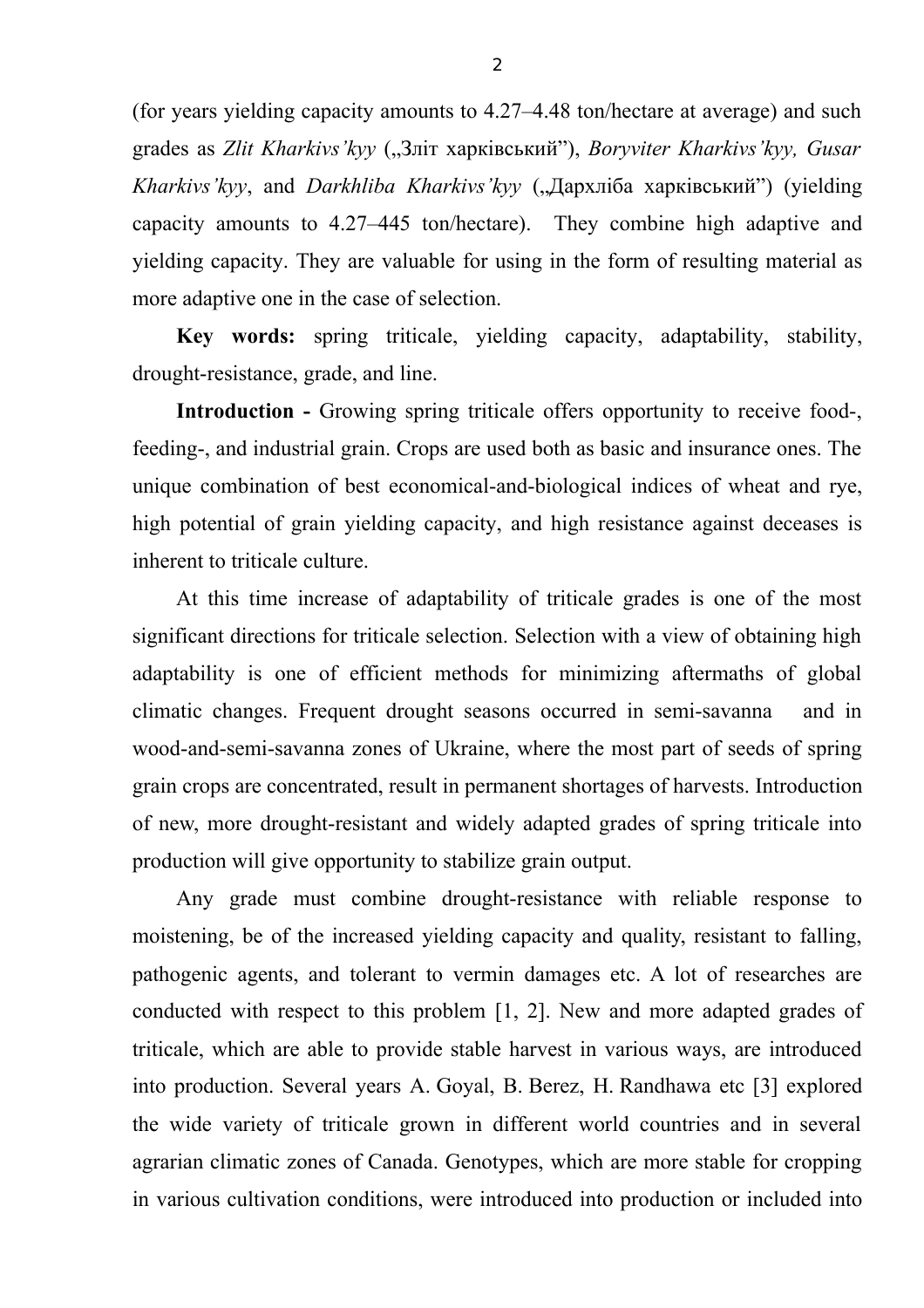selection programs. Experience got by crop raisers of the International Center of maize- and wheat improvement (СІММYT, Mexico), who tested their specimens in several zones with contrasting vegetation conditions owing to availability of the branched network of experimental stations and nursery gardens, deserves attention on the part of specialists. In the course of adaptability selection above-mentioned authors compared efficiency of full-complete and replacement triticale and proved that both schemes are efficient ones [4]. Examination of spring triticale, which was conducted in the laboratory of the adaptive-and-ecological selection as part of Vladimir Scientific-and-Research Institute of Agriculture, was based on using findings of СIMMYT and of the All-Russian Scientific-and-Research Institute of plant growing named after M. I. Valilov, as well as on findings of selection material testing in different nature-and-climate zones of the Russian Federation [5]. Specialists of the Institute of Plant Growing of the National Academy of Agrarian Sciences of Ukraine are working with a view of developing the new, more adapted selective material using at that different hybridization schemes and drawing new valuable grades of wheat and triticale to their work. Expediency as regards drawing grades of soft wheat and spring triticale to hybridization is stressed [6].

**The research target** consists of assessment of stability when creating yielding capacity of integrated valuable grades and lines of spring triticale in various cultivation conditions and of selection of best genotypes according to their potential of yielding capacity, flexibility and stability.

**Materials and research methods –** In 2011–2015 researches were conducted in conditions of the eastern part of the wood-and-semi-savanna of Ukraine with using utilities of the experimental base belonging to the Institute of Plant Growing of the National Academy of Agrarian Sciences named after V. Ya. Yur'ev. Sowing of spring triticale was made with the aid of the *Klen-1.5* seeder manufactured in the Small Agricultural Scientific-and-Production Enterprise named as *Klen* according to soil dormancy in fields of selective crop rotation within the early-spring period*.* It planted ground with seeds into 4-6 cm deep and operated with seeding rate of 5 million similar seeds per hectare. Preliminary used culture was pea. Experimental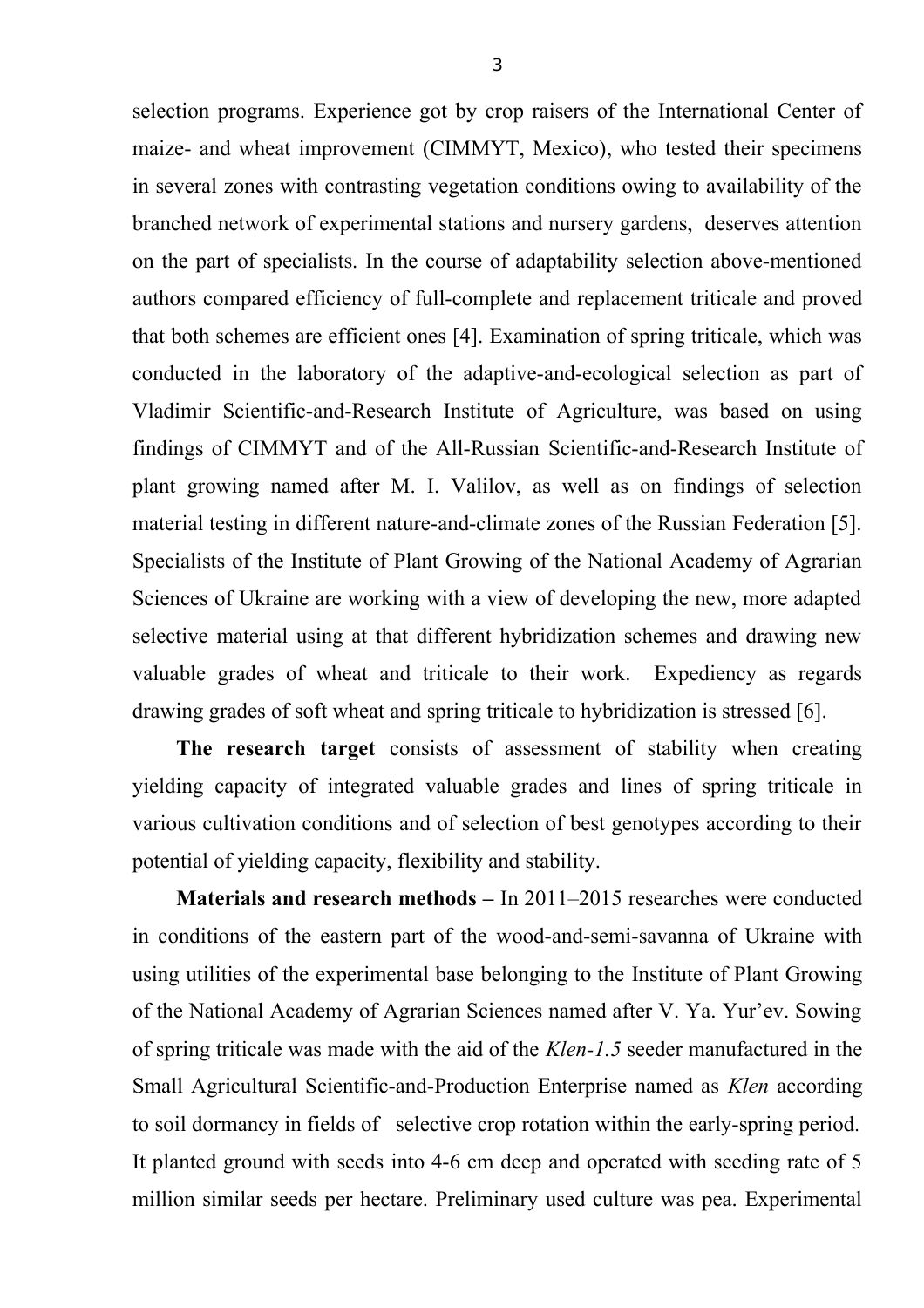plots with area of 10  $m<sup>2</sup>$  were located with the aid of method of successive repetitions in the course of competitive progeny test. Repeating is quadruple. Such national standard as the grade named as Korovay *Kharkivs'kyy* ("Коровай харківський") was sown out in every 20 numbers. 25 specimens of spring triticale, created in the Institute of Plant Growing of the National Academy of Agrarian Sciences named after V. Ya. Yur'ev, were researched. 11 prospective grades and 14 lines are among them.

Yielding capacity was defined as average one according to repeats with the aid of weight method. One-factor variance analysis according to B. A. Dospekhov (Б. А. Доспехов) [7] was used for defining substantiality and credibility of differences of yielding capacity of genotypes within the one-year period, and two-factor analysis [7] was used for defining influence of genotypes, environment and interaction between genotypes and environment on phenotype changeability of populations. The method proposed by A. V. Kil'chevs'kyy (А. В. Кильчевский) and P. V. Khotylyova (П. В. Хотылёва) [8, 9] was used for defining general adaptive ability (GAA), variance of specific adaptive ability (SAA), relative stability (Sgi), coefficient of compensation of interaction between genotypes and environment (Kgi), and selective value of genotypes (SVG). Method proposed by S. G. Eberhart  $&$  W. G. Russel [10] was used for defining the average response of grades, which shows their flexibility, to changing environment conditions according to regression coefficient  $(b_i)$ . The agricultural meteorological information was put forward according to data presented by the Kharkiv regional hydro-meteorological center.

Non-uniform distributions of precipitations within the vegetation period together with high air temperatures often cause spring-and-summer droughts. Non-uniformity of precipitations and considerable temperature fluctuations compared with average indices for many years were observed during years of researches.

Within the vegetation period for 2011 weather conditions were insufficiently favorable for moisture provision. Within the said vegetation period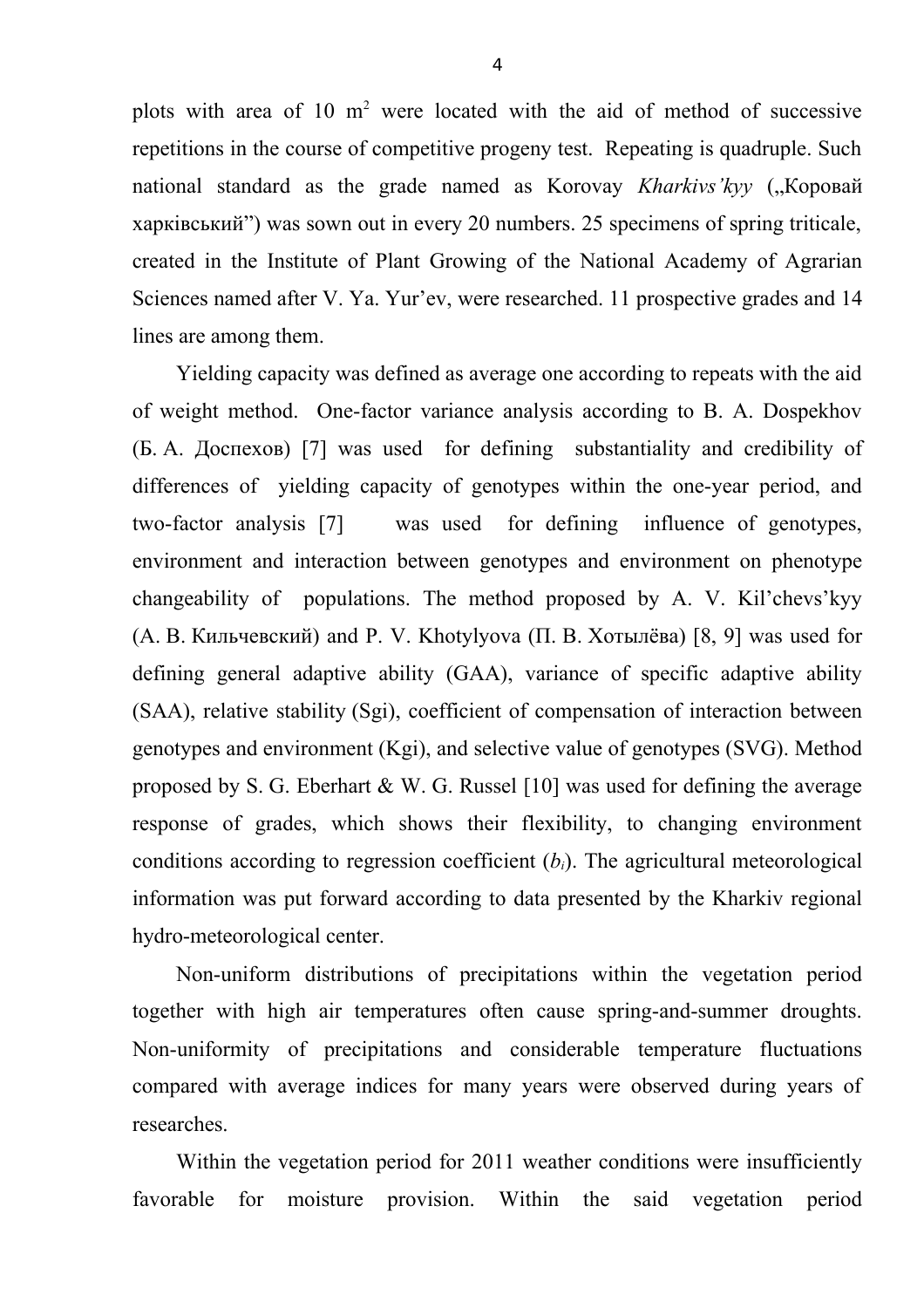over-moistening in the range from +2.9 to 131.3 mm was observed according to the average monthly rate, but precipitations were very non-uniform at that time. Temporary droughts, coincided with critical periods of spring triticale growth, alternated with intensive pouring rains. The major drought of the second part of May and of the first decade of June, which coincided with the period of trilling and ear formation, affected floating formation and thickness of haulm stand, as well as length and multiflorous of triticale ear, and as a result grain yield was reduced. Conditions of the vegetation period according to the temperature mode exceeded indices of many years by  $2^{\circ}$ C at average.

Weather conditions for 2012 are characterized by high air temperature and periodic droughts of various durations. Within the vegetation period the average monthly air temperature exceeded that one of many years by  $2.8-4.9 \degree$  C. Maximal temperature of different days amounted to  $32^{\circ}$ C in May,  $34^{\circ}$ C in June, and to  $35^{\circ}$ С in July. Precipitations were not observed after sowing till the second decade of May. Sufficient precipitations (48 mm), amounted to the level of rate for many years, fell in the second and third decades of May. The said period coincided with phases of booting, ear formation, and meosis. Plants grew to optimal height and formed ears of long or medium length depending on their genotype. Long-lasted drought was characteristic for the period from the second decade of June to the second decade of July. It coincided with phases of grain filling and ripening. Precipitations of this period, coincided with phases of grain filling and formation of its quality, did not exceed 2 % of their standard rate. As a whole, weather conditions for 2012 were satisfactory for formation of yielding capacity.

Conditions for 2013 were extremely severe and unfavorable for growing and developing spring triticale. Drought lasted almost the entire vegetation period. The spring drought was in particular strong. It coincided with the shoots-and-booting period. Also summer droughts of different duration, which were alternated with short-lasted rain-pour precipitations, took place in June. It affected the state of crops, namely, productive tilling capacity, height of plants, and ear formation, and resulted in considerable reduction of yielding capacity. Within this period the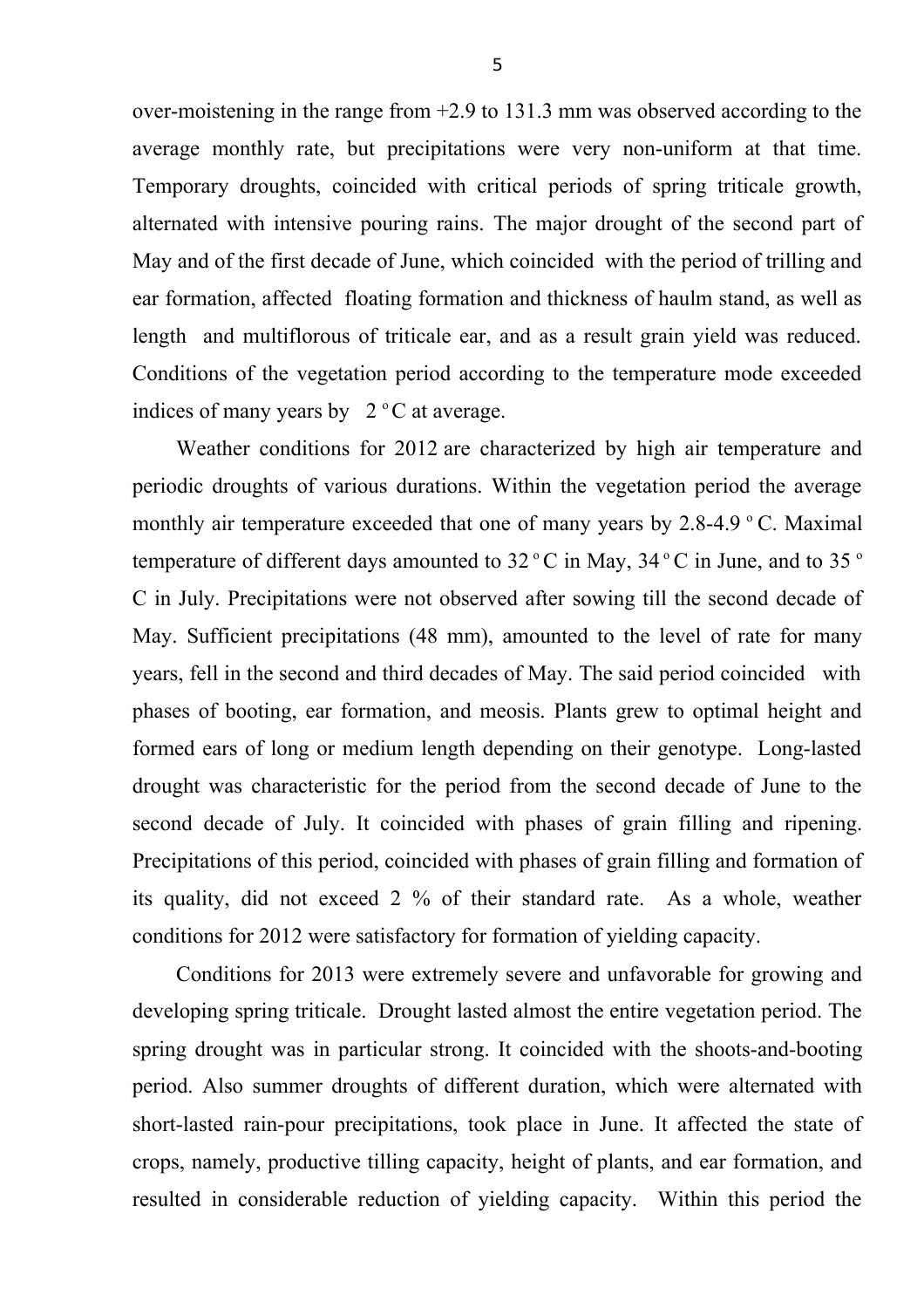amount of precipitations amounted to 8–27 mm (22–56 % of their proper rate). In April the average monthly air temperature was cool  $(8.9 \degree C,$  that is by 2.4  $\degree C$  lower according to indices for many years), in May-July temperature exceeded that one of many years by  $0.9-5.4$  ° C. Weather conditions for 2013 affected the yielding capacity formation.

Weather conditions for 2014 were favorable for growing and developing plants during the vegetation period of spring triticale. Some phases of plant vegetation were optimal ones, and it provided the highest yielding capacity within the period of spring triticale selection. Within the vegetation period precipitations fell uniformly and compared with their standard rates amounted to 108–238 % in May-June and to 66 % in July. The June air temperature was close to average one for many years, but in May and July it exceeded the mentioned average one by  $2-3$  °C.

Conditions for 2015 were droughty ones, and it affected development of plants. In May precipitations amounted to 71 % of their standard rate. Beginning from the third decade of May to the second decade of June precipitations were not observed. The droughty period coincided with the critical phase of plant development, namely, with ear formation, and it affected the said plant development and yielding capacity formation.

In that way, weather conditions of research years were contrasting as regards air temperature and the amount of precipitations. It gave opportunity to assess stability of yielding capacity formation affected by environment conditions.

**Results of researches -** *methods of selective material creation -* Different methods of hybridization were used for creation of lines. The most part of lines was developed due to the complicated hybridization of spring triticale lines, including such grades as *Legin' Kharkivs'kyy* ("Легінь харківський"), *Khlibodar Kharkivs'kyy* ("Хлібодар харківський"), *Oberig Kharkivs'kyy* ("Оберіг харківський"), and *Kharkiv AVIAS* ("Харків АВІАС") (13 specimens or 52 % in total). 8 lines (32 %), including such grades as Solovey *Kharkivs'kyy* '("Соловей харківський") і *Korovay Kharkivs'kyy*, were developed with the aid of the paired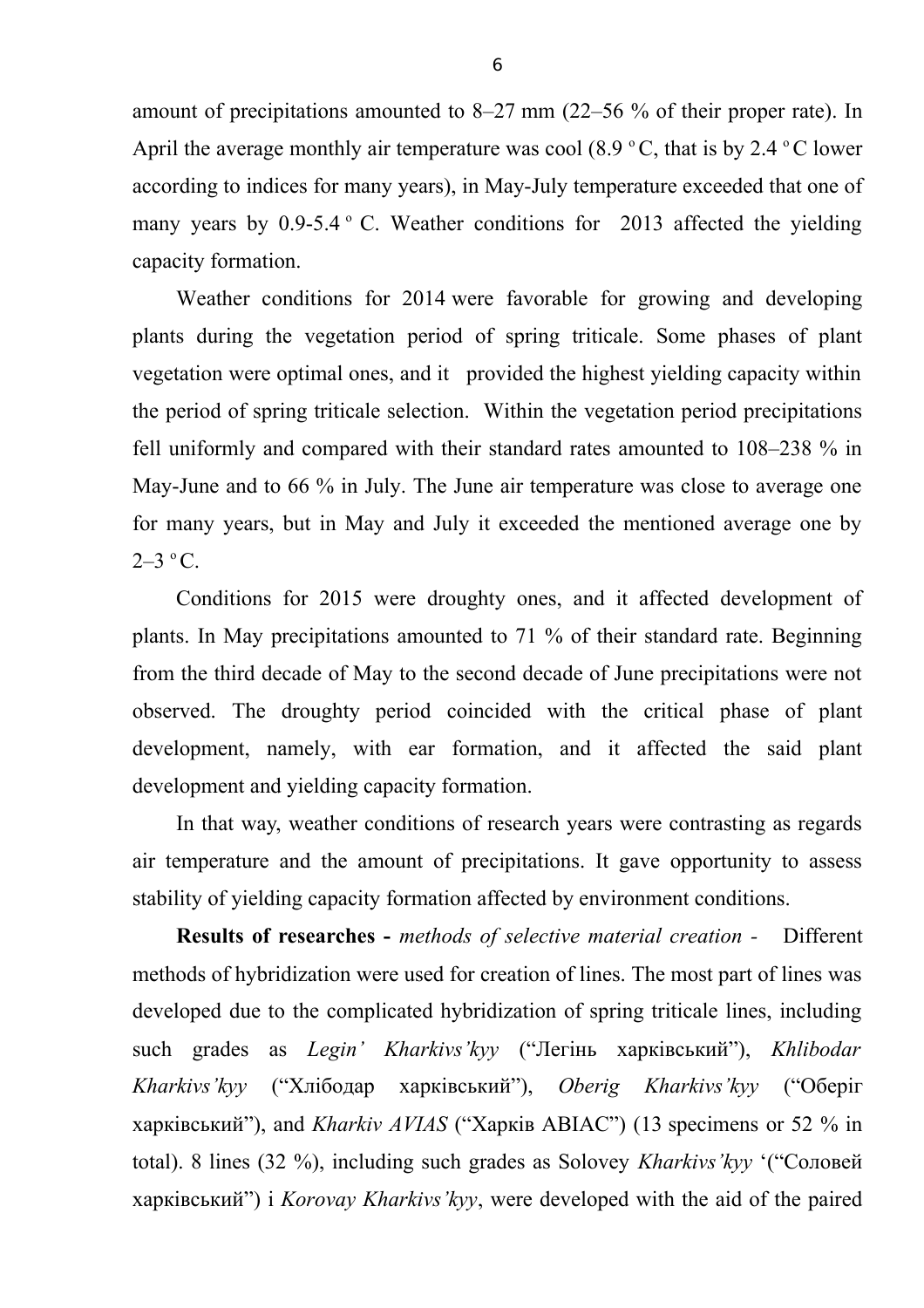interline hybridization method. Three grades of spring triticale (12 %) such as *Sontsedar Kharkivs'kyy* ("Сонцедар харківський"), *Lebid' Kharkivs'kyy* and *Legin' Kharkivs'kyy* were developed with the aid of inter-generic hybridization of spring triticale and soft spring wheat according to such scheme as "spring triticale-soft spring wheat-spring triticale". The grade named as *Aist Kharkivs'kyy* ("Аіст харківський") was developed with the aid of biological method according to such scheme of inter-generic hybridization as "soft spring wheat-spring rye-spring triticale". Best complicated valuable lines such as *ЖнГБ1, Х8InМС1, Х10ПГСвТ6б, Х10ГАС2, СЛ4-3+8р1, С46Х8РМ, С52ХГХ3, ЖЗРА11, Х2ПГАС29Пр* etc were drawn to hybridization process as sire components of spring triticale. In their turn they were developed with the aid of biological method. Developing resulting lines with the increased level of yielding capacity and showing a lot of other valuable economic characteristics in the course of inter-generic hybridization were achieved by force of drawing into such grades of spring soft wheat as *Kharkivs'ka 2* ("Харківська 2"), *Kharkivs'ka 8* ("Харківська 8"), *Kharkivs'ka 10* ("Харківська 10"), *Saratovs'ka 29* ("Саратовская 29"), *Saratovs'ka 46* ("Саратовская 46"), *Saratovs'ka 52* ("Саратовская 52"), *Zhnitsa* ("Жница"), *Zhemchuzhina Zavolzh'ya* ("Жемчужина Заволжья") etc. The grade named as *Zhayvoronok Kharkivs'kyy* ("Жайворонок харківський"), that is distinguished with its big, well-filled smooth grain, and stably shown donor properties as to these characteristics, was more often used (in nine lines) in pedigrees of specimens that were examined among sire components of spring triticale. The line named as *Х10ПГСвТ6б*. was used as the sire component in nine specimens. The line named as *Х8InСЛ23* was used as the resulting material in the case of creation of five specimens, and the line named as *СЛ4-3+8р1* in the case of creation of four specimens. Lines named as *Х10ГАС8, Х10ГАС21, С46ГХ8РМ18-15, С46Х8РМ18-15* and *СвТ2* were used in pedigrees of three specimens.

In that way, grades and selective lines of spring triticale have complicated pedigrees, which mainly include the hereditary material of several best wheat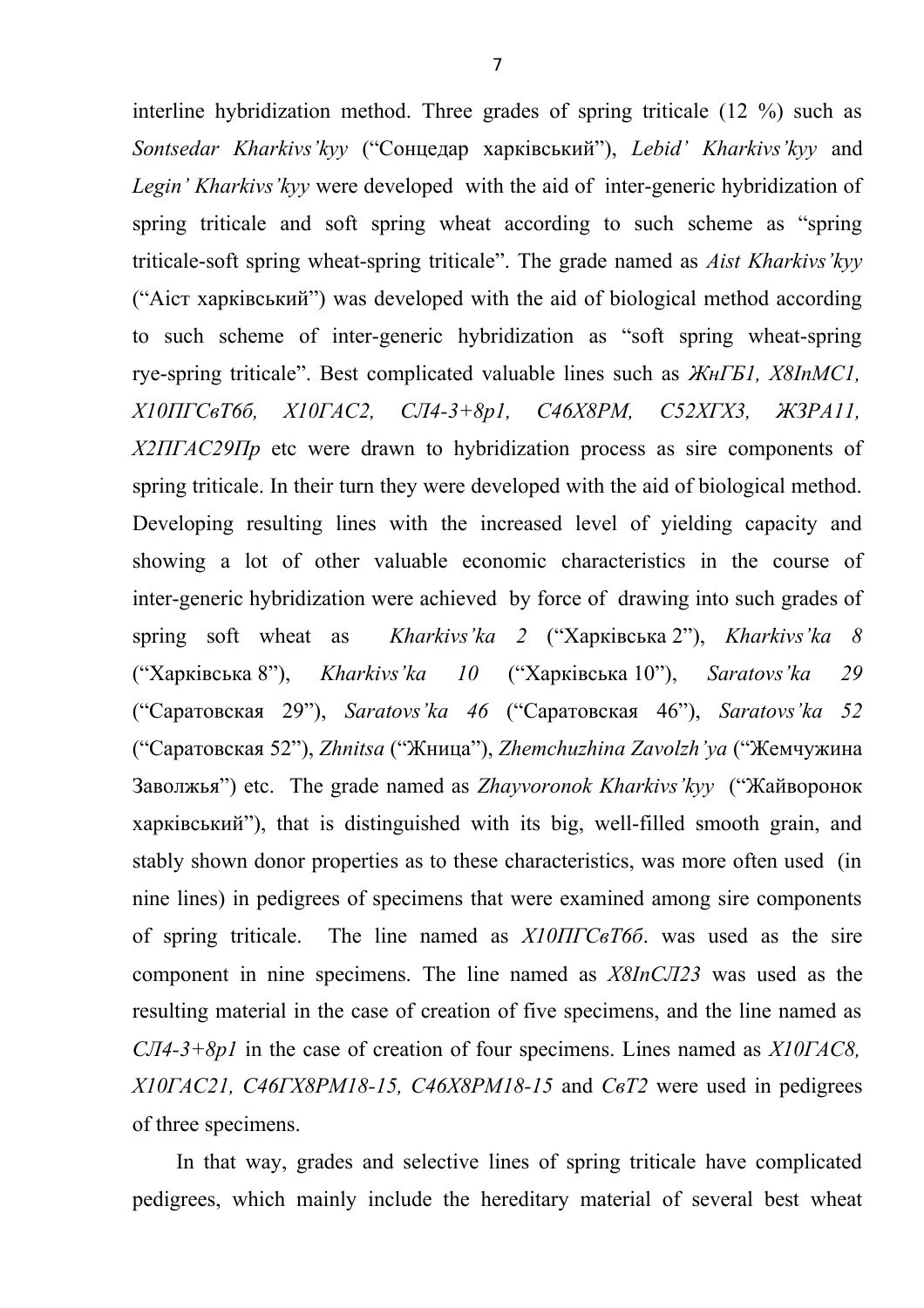grades and intensively show valuable economic characteristics at the expense of crossover of resulting lines of triticale deprived of undesirable characteristics intrinsic to sire grades of wheat. The said elimination of undesirable characteristics was made with the aid of meticulous choices on the each research stage. All lines show resistance against floury dew and brand deceases, demonstrate leveled haulm stand, and increased or medium resistance against agents of septona blight and brown stripe rust.

*Yielding capacity of grades and lines of spring triticale – The average yielding* capacity according to genotype and depending on year varied from 226 ton/hectare under less favorable conditions in 2013 to 6.00 ton/hectare under more favorable conditions in 2014 (Table. 1).

In 2011 under conditions of the spring-and-summer drought of average intensity yielding capacity varied from 2.78 to 4.65 ton/hectare. Such grades as Boryviter *Kharkivs'kyy* (4.65 ton/hectare), *Darkhliba Kharkivs'kyy* (4.36 ton/hectare), and *Zlit Kharkivs'kyy* (4.28 ton/hectare) were best ones as to yielding capacity. Such grades as *Legin' Kharkivs'kyy* and *Korovay Kharkivs'kyy* (2.78–2.79 ton/hectare), which are earlier cultures, were less resistant to these conditions. Moreover drought occurred at the end of May-beginning of June coincided with critical development periods for plants of these grades.

In 2012 yielding capacity of specimens was average and varied from 3.90 to 5.78 ton/hectare depending on genotype. Conditions of this year turned out in such way that moisture was insufficient for growing of high harvest when using the most of genotypes. But such grades as *Gusar Kharkivs'kyy* and *Zlit Kharkivs'kyy* as well as the line named as YATKH *43-14* were distinguished with high level of yielding capacity (5.64–5.78 ton/hectare). It evidences about their ability of efficient consumption of even insufficient amount of moisture.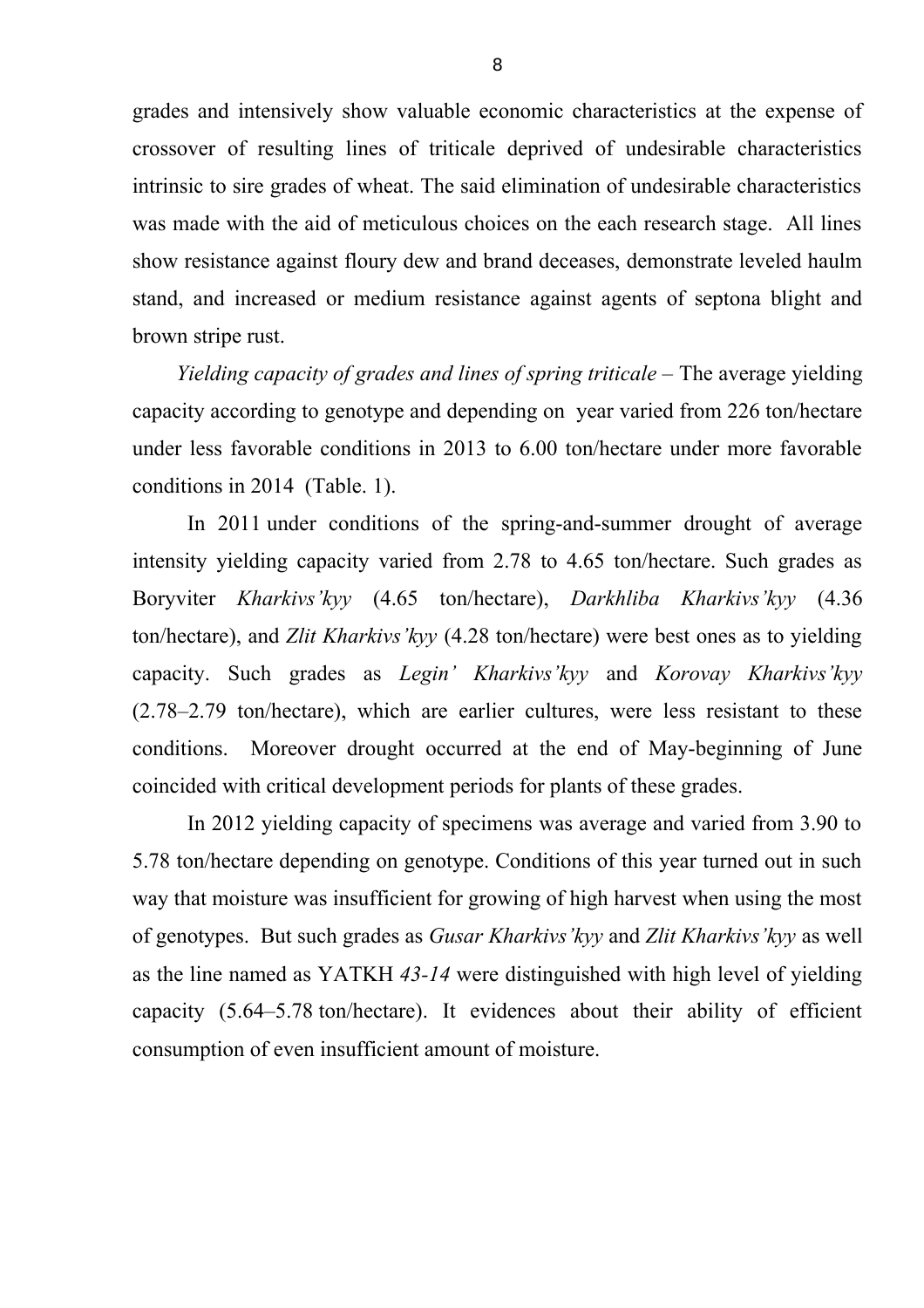**Yielding capacity of grades and lines of spring triticale, ton/hectare (for 2011–2015)**

| Grade, line                                              | Yielding capacity, ton/hectare |            |                   |                   |            |                   |  |  |
|----------------------------------------------------------|--------------------------------|------------|-------------------|-------------------|------------|-------------------|--|--|
|                                                          | 2011                           | 2012       | 2013              | 2014              | 2015       | роками            |  |  |
| Legin' Kharkivs' kyy, standard                           | 2.79                           | 4.30       | 1.35              | 5.71              | 3.77       | 3.58              |  |  |
| Aist Kharkivs 'kyy                                       | 3.02                           | 3.99       | 1.41              | 5.13              | 3.56       | 3.42              |  |  |
| Khlibodar Kharkivs' kyy                                  | 2.95                           | 3.97       | $2.26^{1}$        | $6.05^{1}$        | 3.68       | 3.78              |  |  |
| Legin' Kharkivs' kyy                                     | 2.78                           | 4.42       | 1.45              | 5.45              | 3.70       | 3.56              |  |  |
| OberigKharkivs'kyy                                       | $3.03^{1}$                     | 3.90       | $1.70^{1}$        | 5.83              | 3.66       | 3.62              |  |  |
| Sontsedar Kharkivs' kyy                                  | $3.32^{1}$                     | $4.74^{1}$ | $1.93^{1}$        | $6.02^{1}$        | 3.83       | $3.97^{1}$        |  |  |
| Lebid'Kharkivs' kyy                                      | 3.07 <sup>1</sup>              | $4.95^{1}$ | $1.73^{1}$        | $6.36^{2}$        | 3.88       | $4.00^{1}$        |  |  |
| Darkhliba Kharkivs' kyy                                  | $4.36^{2}$                     | $4.91^{1}$ | $2.21^{1}$        | 5.88              | $4.01^{1}$ | 4.27 <sup>1</sup> |  |  |
| Boryviter Kharkivs' kyy                                  | $4.65^{2}$                     | $5.44^{2}$ | $2.18^{1}$        | 5.99              | $4.00^{1}$ | $4.45^{2}$        |  |  |
| Gusar Kharkivs' kyy                                      | $4.11^{2}$                     | $5.78^{2}$ | $2.32^{1}$        | 5.98              | 3.82       | $4.40^{2}$        |  |  |
| Zlit Kharkivs' kyy                                       | $4.28^{2}$                     | $5.68^{2}$ | $2.45^{1}$        | 5.41              | $4.10^{2}$ | $4.38^{2}$        |  |  |
| YATKH-17-14                                              | $4.00^{2}$                     | $5.27^{2}$ | $2.59^{1}$        | $6.19^{1}$        | $4.33^{2}$ | $4.48^{2}$        |  |  |
| YATKH-18-14                                              | $3.86^{1}$                     | $5.22^{1}$ | 2.47 <sup>1</sup> | 5.71              | 3.72       | $4.20^{1}$        |  |  |
| YATKH-23-14                                              | $3.67^{1}$                     | $4.94^{1}$ | $2.41^{1}$        | 5.93              | 3.60       | $4.11^{1}$        |  |  |
| YATKH-30-14                                              | $3.55^{1}$                     | $5.07^{1}$ | $2.36^{1}$        | $6.32^{2}$        | 3.94       | $4.25^{1}$        |  |  |
| YATKH-37-14                                              | $3.54^{1}$                     | $4.96^{1}$ | $2.74^{2}$        | 5.88              | $4.22^{2}$ | 4.27 <sup>1</sup> |  |  |
| 'YATKH-38-14                                             | 2.90                           | $4.85^{1}$ | $2.52^{1}$        | $6.93^{2}$        | 3.93       | $4.23^{1}$        |  |  |
| YATKH-41-14                                              | $3.55^{1}$                     | $4.93^{1}$ | $2.40^{1}$        | 5.97              | 3.87       | $4.14^{1}$        |  |  |
| YATKH-43-14                                              | $3.56^{1}$                     | $5.64^{2}$ | $2.80^{2}$        | 5.90              | $4.14^{2}$ | $4.41^{2}$        |  |  |
| YATKH-46-14                                              | $3.55^{1}$                     | $4.90^{1}$ | $2.72^{2}$        | $6.01^{1}$        | 3.71       | $4.18^{1}$        |  |  |
| <i>YATKH-51-14</i>                                       | $3.93^{1}$                     | $4.96^{1}$ | $2.23^{11}$       | $6.11^{1}$        | 3.89       | $4.22^{1}$        |  |  |
| YATKH-60-14                                              | $3.38^{1}$                     | 4.30       | $2.65^{1}$        | 5.86              | 3.85       | $4.01^{1}$        |  |  |
| YATKH-61-14                                              | $3.81^{1}$                     | 4.30       | $2.74^{2}$        | $6.40^{2}$        | $4.23^{2}$ | $4.30^{1}$        |  |  |
| YATKH-62-14                                              | $3.79^{1}$                     | 4.04       | $2.08^{1}$        | $6.83^{2}$        | $4.04^{1}$ | $4.16^{1}$        |  |  |
| YATKH-64-14                                              | $3.93^{1}$                     | $4.82^{1}$ | $2.83^{2}$        | 6.17 <sup>1</sup> | 3.88       | $4.33^{1}$        |  |  |
| Average according to genotypes                           | 3.58                           | 4.81       | 2.26              | 6.00              | 3.89       | $4.11^{1}$        |  |  |
| $HIP05$ in general                                       | 0.23                           | 0.32       | 0.29              | 0.29              | 0.22       | 0.33              |  |  |
| $HIP_{05}$ according to genotype index                   |                                |            |                   |                   |            |                   |  |  |
| $HIP_{05}$ according to index of year weather conditions |                                |            |                   |                   |            |                   |  |  |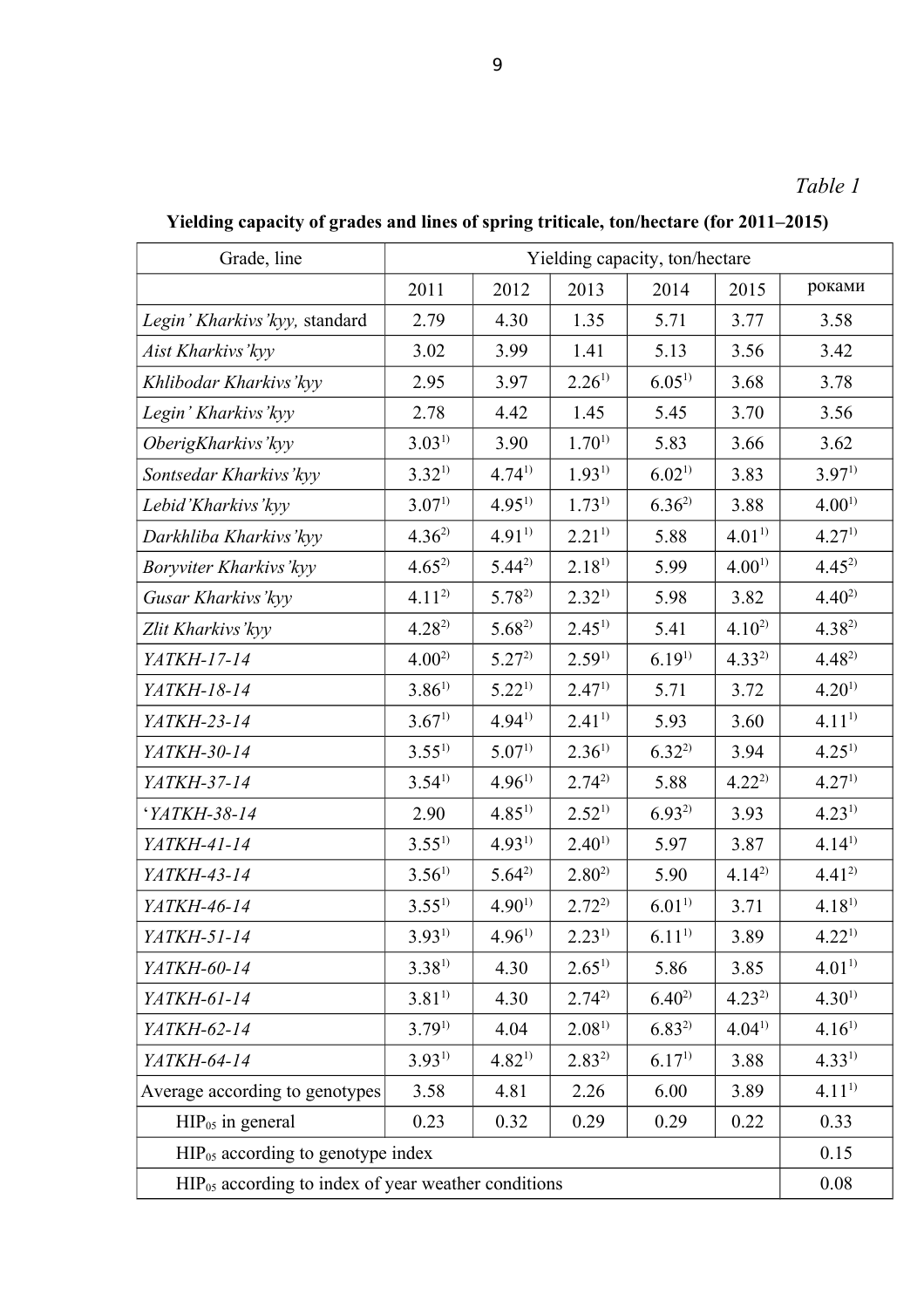$HIP<sub>05</sub>$  according to interaction of indices for genotypes and year weather  $0.05$ 

**Note:** 1) – Yielding capacity substantially exceeds the standard one of the grade named as *Korovay Kharkivs'kyy* on level of significance equal to 5 %; 2) – it is the higher yielding capacity among researched genotypes in this year.

In 2013 very droughty conditions gave opportunity to select genotypes fit for growing in such weather conditions. Under droughty conditions, which lasted during the entire vegetation period, yielding capacity varied from 1.35 to 2.83 ton/hectare. Best lines resulted in yielding capacity of 2.72–2.83 ton/hectare – *YATKH 64-14* (2.83 ton/hectare), *YATKH 43-14* (2.80 ton/hectare), *YATKH 37-14*, *YATKH 61-14* (2,74 ton/hectare), and *YATKH 46-14* (2.72 ton/hectare). The grade named as *Zhayvoronok Kharkivs'kyy* was among sire components of first fours of said lines. The line named as *Х10ПГСвТ6б* (*YATKH 63-14*) was the sire component of three drought-resistant lines. Earlier grades named as *Aist Kharkivs'kyy, Legin' Kharkivs'kyy, and Korovay Kharkivs'kyy* (1.35–1.45 ton/hectare) were among specimens of lower yielding capacity (like before 2011).

In 2014 favorable conditions gave opportunity that genotypes largely realized their potential of yielding capacity. Lines named as *YATKH 38-14* (6.93 ton/hectare) and *YATKH 62-14* (6.83 ton/hectare) showed the better yielding capacity. Their values exceeded yielding capacity of the standard crop named as *Korovay Kharkivs'kyy* (5.71 ton/hectare) by 1.22 and 1.12 ton/hectare respectively. The grade named as *Lebid' Kharkivs'kyy* (6.36 ton/hectare) showed the higher yielding capacity, and grades named as *Aist Kharkivs'kyy* (5.13 ton/hectare) and YATKH 65-14 (5.17 ton/hectare) showed the lower yielding capacity among registered grades.

In 2015 yielding capacity of grades was lower compared with average one for many years due to the droughty period during phases of tillering and ear formation of plants. It amounted to 3.89 ton/hectare with respect to grades at average. Specimens named as *YATKH 17-14* (4.33 ton/hectare), *YATKH 61-14* (4.23 ton/hectare), and *YATKH 37-14* (4.22 ton/hectare) as well as grades named as *Darkhliba Kharkivs'kyy* (4.01 ton/hectare) and *Boryviter Kharkivs'kyy* (4.00 ton/hectare) showed the higher yielding capacity.

10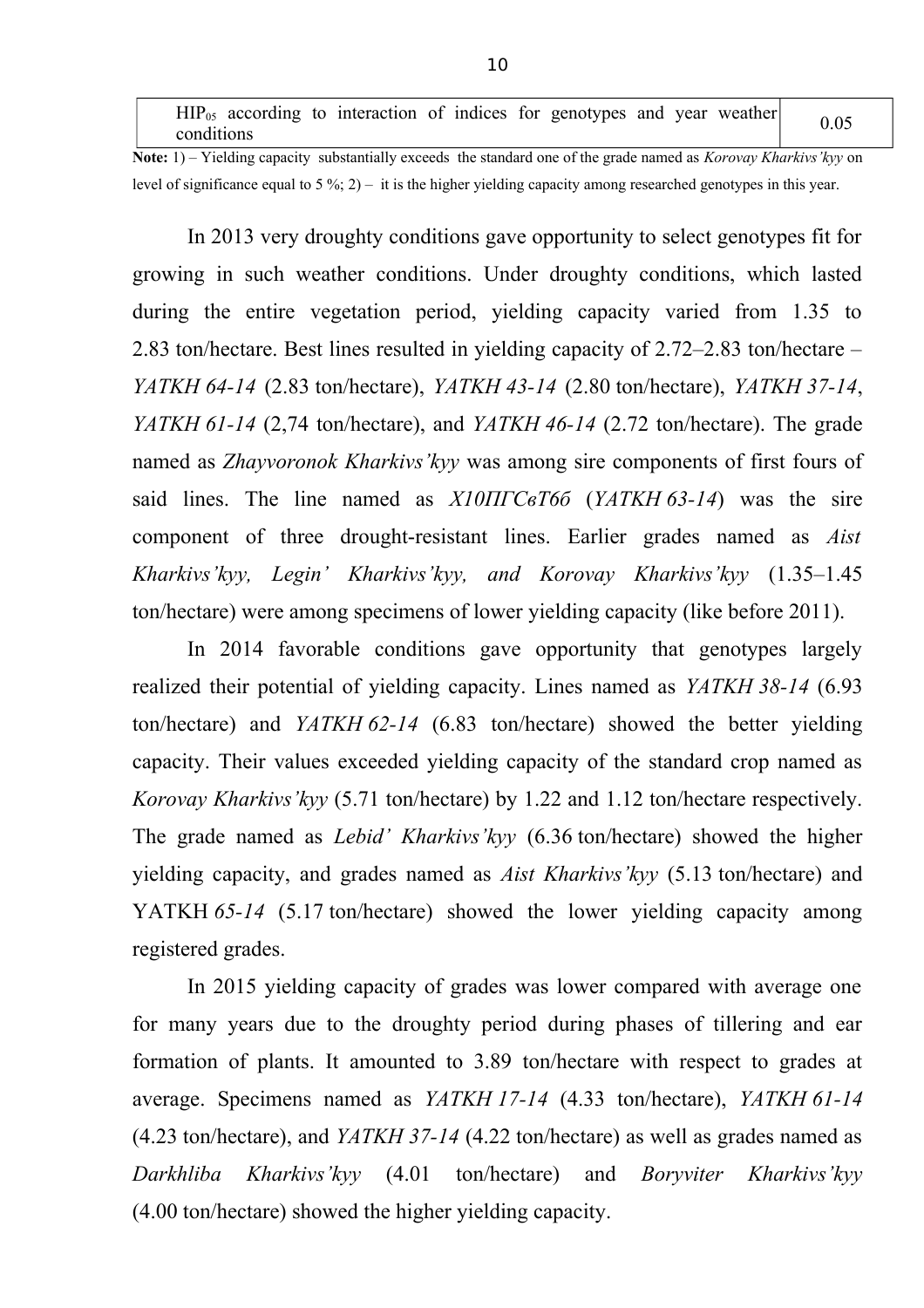Within the five-year period yielding capacity of spring triticale varied from 3.21 ton/hectare to 4.27 ton/hectare at average. The yielding capacity of the standard grade named as *Korovay Kharkivs'kyy* amounted to 3.38 ton/hectare. In fact, 21 lines exceeded the standard yielding capacity. Lines and grades named as *YATKH 17-14* (4.48 ton/hectare), *Boryviter Kharkivs'kyy* (4.45 ton/hectare), '*YATKH 43-14* (4.41 ton/hectare), *Gusar Kharkivs'kyy* (4.40 ton/hectare), *YATKH 64-14*, and *Darkhliba Kharkivs'kyy* (4.11 ton/hectare) were best ones. The pedigree of specimens of the higher yielding capacity named as *YATKH 17-14* and *Boryviter Kharkivs'kyy* include the line named as Х10ПГСвТ6б used as maternal sire component in the first case and as sire component in the second case.

In that way, comparison of yielding capacities for different weather conditions made possible selecting such genotypes of high potential of yielding capacity as *YATKH 38-14*, *YATKH 61-14*, and *YATKH 62-14*, which demonstrated the highest yielding capacity under weather conditions in 2015. Such drought-resistant grades as *YATKH 37-14*, *YATKH 43-14*, and *YATKH 64-14* demonstrated the higher yielding under conditions of strong drought in 2013, and *YATKH 17-14*, *Boryviter Kharkivs'kyy*, *YATKH 43-14*, and *Gusar Kharkivs'kyy* were grades of the increased yielding capacity.

*Adaptive ability, ecological flexibility and stability of grades and lines of spring triticale –* Mainly such parameters as adaptive ability, flexibility and stability define grade adaptability to environment conditions.

General adaptive ability (GAA) makes possible selecting genotypes, which provide the maximal average harvest under other conditions [9]. Such grades of spring triticale as *Boryviter Kharkivs'kyy*, *Gusar Kharkivs'kyy*, *Darkhliba Kharkivs'kyy*, and *Zlit Kharkivs'kyy* as well as such their lines as *YATKH 17-14, YATKH 43-14, YATKH 61-14* and *YATKH 64-14* (Table 2) achieve highest GAA. But if genotypes of high GAA level demonstrate high variance of SAA, they cannot provide the guaranteed high harvest under any weather conditions. Index of specific adaptive ability, SAA, deviates from value of GAA in every individual environment. Therefore it becomes the genotype stability index.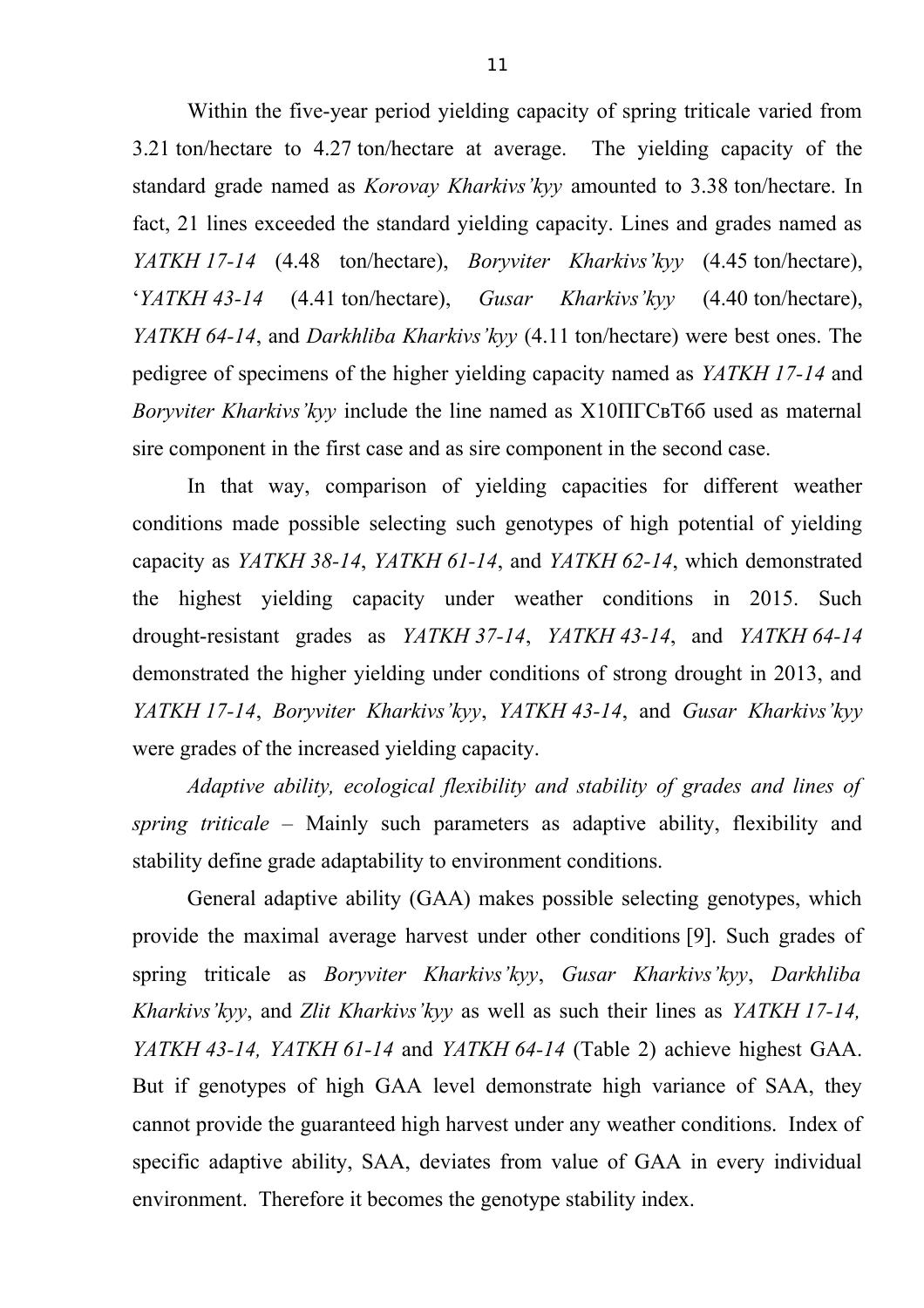Among specimens selected according to GAA value *Zlit Kharkivs'kyy* and *YATKH 64-14* demonstrated smaller values of SAA variance, and it is evidence of high stability of formation of the increased yielding capacity in various weather conditions.

*Table 2*

#### **yielding capacity (for 2011–2015)** Grade, line Yielding capacity ton/hectare Fle xibility (*bi*) General a daptiv eĪ ability (G A $\widehat{\mathcal{A}}$  $\blacktriangleright$ aria nceof sp ecific adaptiv eability (S A $\widehat{\mathcal{A}}$  $\approx$ elativ e stability  $\mathfrak{b}$  ; genoty p es (S gi), % Sele ctiv evalu eof7 Q e $\frac{1}{5.2}$  $\frac{60}{3.0}$  $\blacktriangleright$  $\widehat{\mathcal{G}}$ Avera geMinim al-m axi  $\Xi$ ಡ *Boryviter Kharkivs'kyy, standard grade* 3.42 13.5–57.1 1.16 -5.25 1 16.3 45.4 *Aist Kharkivs'kyy*  $|4.45|14.1-51.3|0.96|$  -6.87 | 13.6 | 39.7 *Khlibodar Kharkivs'kyy* 3.78 22.6–60.5 | 0.98 | -3.27 | 14.2 | 37.7 *Legin' Kharkivs'kyy* 3.56 14.5–54.5 1.08 -5.49 15.3 42.9 14.2 *OberigKharkivs'kyy* 3.62 17.0–58.3 1.05 -4.85 14.9 41.2 15.3 *Sontsedar Kharkivs'kyy* 3.97 19.3–60.2 1.10 -1.41 15.3 38.5 18.3 *Lebid' Kharkivs'kyy* 4.00 17.3–63.6 1.26 -1.11 17.6 44.1 15.3 *Darkhliba Kharkivs'kyy* 3.58 22.1–58.8 0.93 1.65 13.5 31.5 23.9 *Boryviter Kharkivs'kyy* 4.40 21.8–59.9 1.00 3.43 14.7 33.1 23.9 *Gusar Kharkivs'kyy* 4.27 23.2–59.8 1.03 2.93 15.1 34.2 22.9 *Zlit Kharkivs'kyy* 4.38 24.5–56.8 0.84 2.75 12.7 29.0 26.0 *YATKH-17-14*  $|4.48|25.9-61.9|0.97|$  3.67 | 13.5 | 30.2 | 25.9 *YATKH-18-14*  $|4.20|24.7-57.1|0.90|0.87|12.8|30.6|24.0$ *YATKH-23-14*  $|4.11|24.1-59.3|0.96|0.01|13.5|32.8|22.2$ *YATKH-30-14*  $|4.25|23.6-63.2|1.08|1.39|15.0|35.4|21.4$ *YATKH-37-14*  $|4.27|27.4-58.8|0.86|1.59|12.1|28.4|25.7$ *'YATKH-38-14*  $|4.23|25.2-69.3|1.21|1.17|17.6|11.6|17.6$ *YATKH-41-14* 4.14 24.0–59.7 | 0.97 | 0.35 | 13.5 | 32.7 | 22.5 *YATKH-43-14*  $|4.41|28.0-59.0|0.92|2.99|13.3|30.1|25.5$ *YATKH-46-14*  $|4.18|27.2-60.1|0.91|0.69|12.8|30.6|23.9$ *YATKH-51-14*  $|4.22|22.3-61.1|1.02|1.15|14.3|33.9|22.2$ *YATKH-60-14*  $|4.01|26.5-58.6|0.84|$  -1.01 11.9 29.8 23.4

# **Parameters of adaptive ability of grades and lines of spring triticale as to**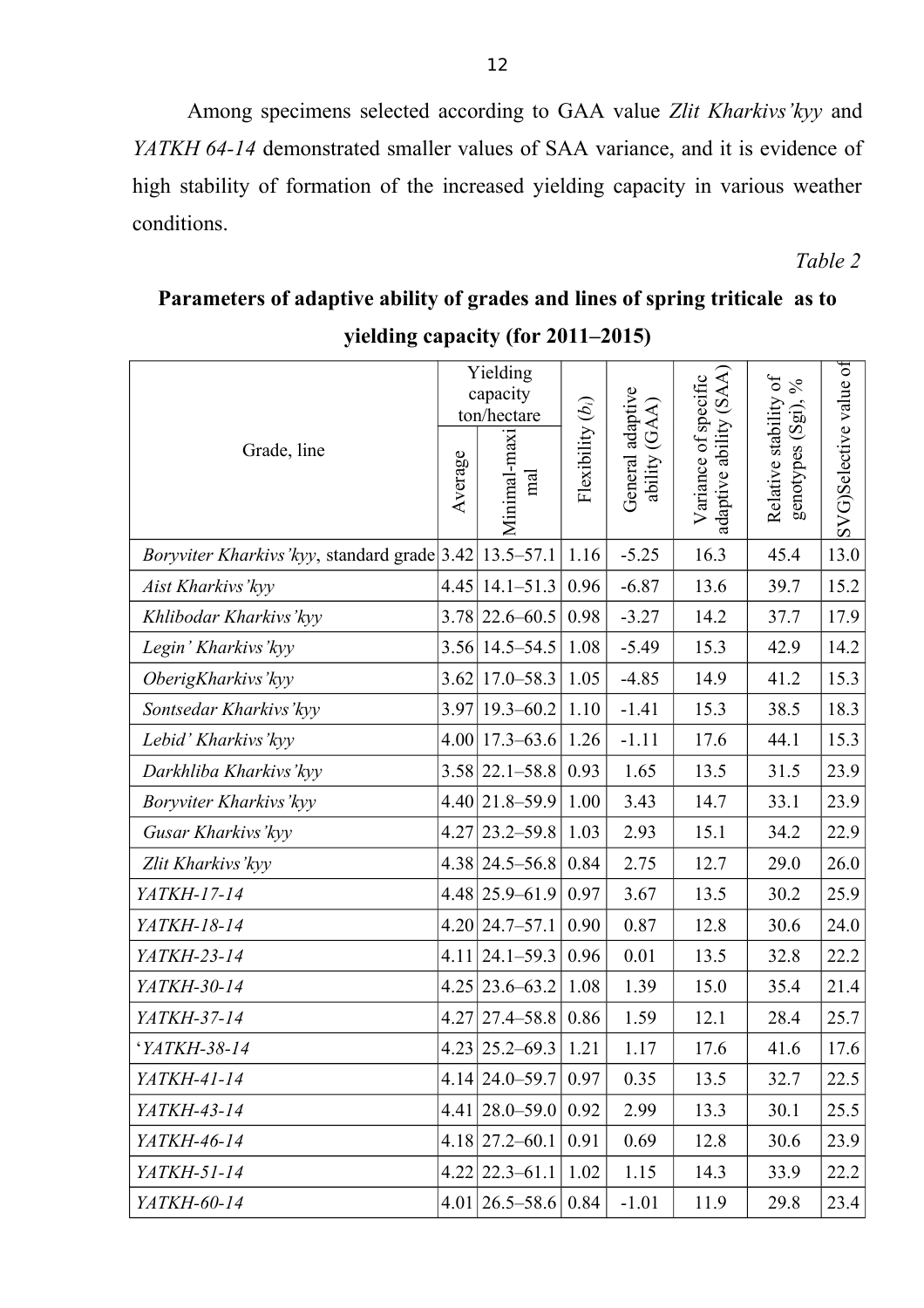| YATKH-61-14 | $ 4.30 27.4 - 64.0 0.91 $      | 1.87 | 13.2 | 30.8 | 24.4 |
|-------------|--------------------------------|------|------|------|------|
| YATKH-62-14 | $ 4.16 20.8-68.3 1.16 0.47$    |      | 17.0 | 40.9 | 17.8 |
| YATKH-64-14 | $ 4.33 28.3 - 61.7 0.88 $ 2.17 |      | 12.4 | 28.7 | 25.9 |

Such grades are exigent with respect to the high level of agrarian engineering and as regards favorable weather conditions. Only in this case they realize their potential to the maximum. If  $b_i < 1$  then the said grade responds weaker to changing weather conditions compared with all set of researched genotypes at average. Better use such grades against extensive background, where they provide maximal return with minimal costs.

Calculation of regression coefficient for grades and lines of spring triticale made possible finding out response of genotypes to improvement of environment conditions. Such grades as *Lebid' Kharkivs'kyy* ( $b_i = 1.26$ ), and *Korovay Kharkivs'kyy* ( $b_i = 1.16$ ) as well as such lines *YATKH* 38-14 ( $b_i = 1.21$ ) and *YATKH* 62-14 ( $bi = 1.16$ ) are most flexible ( $b_i > 1$ ), that is to say, able to increase considerably yielding capacity under favorable weather conditions. They demonstrate the high potential of yielding capacity and able realizing it in favorable weather conditions to the maximum. These specimens can be used in hybridization for increase of yielding capacity. Low relative stability of these genotypes shows their inability to gain advantage over other genotypes used during some years. Therefore it is reasonably that grades named as *Lebid' Kharkivs'kyy* and *Korovay Kharkivs'kyy* should be grown in natural conditions with the smaller value of drought risk, that is to say, in zones of the central and western wood-and-semi-savanna and of Woodlands against high and average agrarian background for gaining stable yielding capacity. Such grade as *Sontsedar Kharkivs'kyy* demonstrated the higher stability of yielding capacity among registered grades in the case of the increased flexibility  $(b<sub>i</sub> > 1)$ . It can be grown over all territory of Ukraine. At that this grade provides the high yielding capacity under favorable conditions and medium one under unfavorable conditions of environment.

Selective value of genotypes (SVG) was estimated with a view of searching genotypes of high adaptability and of optimal combination of productivity and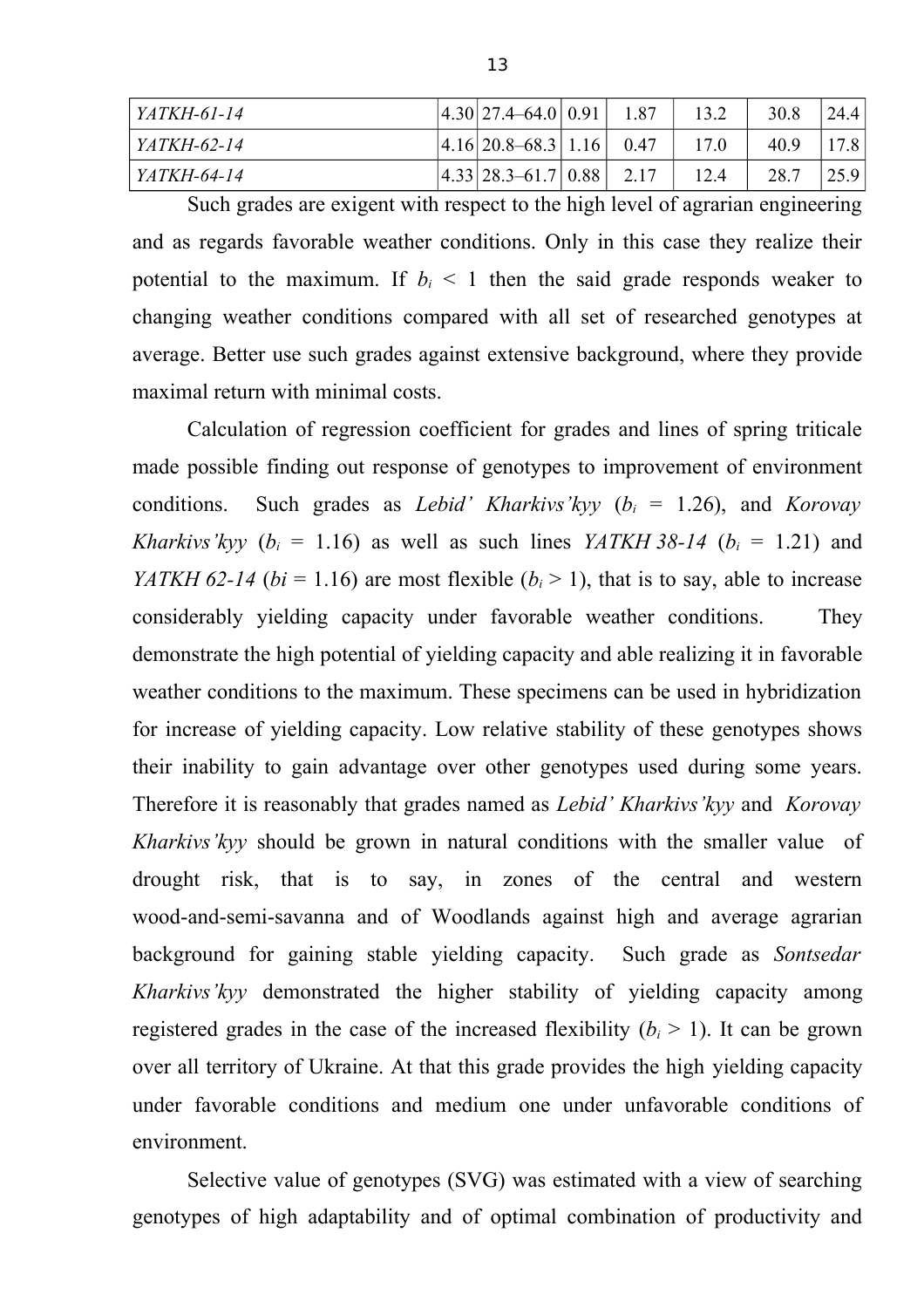ecological stability. This index varied from 13.0 to 26.0 among all researched genotypes. Most prospective genotypes are the grade named as Zlit *Kharkivs'kyy* (SVG= 26.0) and lines named as *YATKH 17-14, YATKH 64-14* (25.9), *YATKH 37-14* (25.7), and *YATKH 43-14* (25.5). They combine the considerable adaptive ability and the high yielding capacity. The line named as *YATKH 17-14* demonstrated the highest average yielding capacity in the amount of 4.48 ton/hectare (varied from 2.59 to 6.99 ton/hectare) among all genotypes. *Zlit Kharkivs'kyy,* which demonstrated yielding capacity of 4.38 *ton*/hectare (varied from 2.45 to 5.68 ton/hectare) at average within the five-year period, *Boryviter Kharkivs'kyy, Darkhliba Kharkivs'kyy* (2.39 ton/hectare) and *Gusar Kharkivs'kyy* (2.29 ton/hectare) showed high value of SVG among mentioned grades.

The pedigree of such grade as *Boryviter Kharkivs'kyy* and of such lines as *YATKH 17-14*, *YATKH 37-14*, and *YATKH 64-14* includes the line named as *Х10ПГСвТ6б*, which is used as one of sire components and characterized by its increased drought-resistance and combinative ability. *Zhayvoronok Kharkivs'kyy, Khlibodar Kharkivs'kyy, Х10ГАС7, ЖЗРА11, Х8СЛ4-3,* and *С29ГП* are used as other sire components for these specimens. Grades named as *Darkhliba Kharkivs'kyy* and *ZlitKharkivs'kyy* include the line named as *СЛ 4-3+8 р1*, which is used as sire component. Such grade as *Gusar Kharkivs'kyy* was created by the method of inter-genetic hybridization of triticale named as *Х10ГА21/С46ГХ8* with soft wheat named as *Prokhorovka* ("Прохоровка") and with such grade of triticale as *Zhayvoronok Kharkivs'kyy.*

**Conclusions –** Grades and selective lines of spring triticale have complicated pedigrees, which mainly include hereditary material of several best grades of wheat; they intensively show valuable economic characteristics at the expense of crossover of resulting lines of triticale. With a view of combining potential of yielding capacity, flexibility and stability in one genotype it should be expedient to make inter-generic hybridization with participation of wheat grades of high yielding capacity developed in local or droughty conditions as well as drawing high-adaptive lines of triticale to the said hybridization.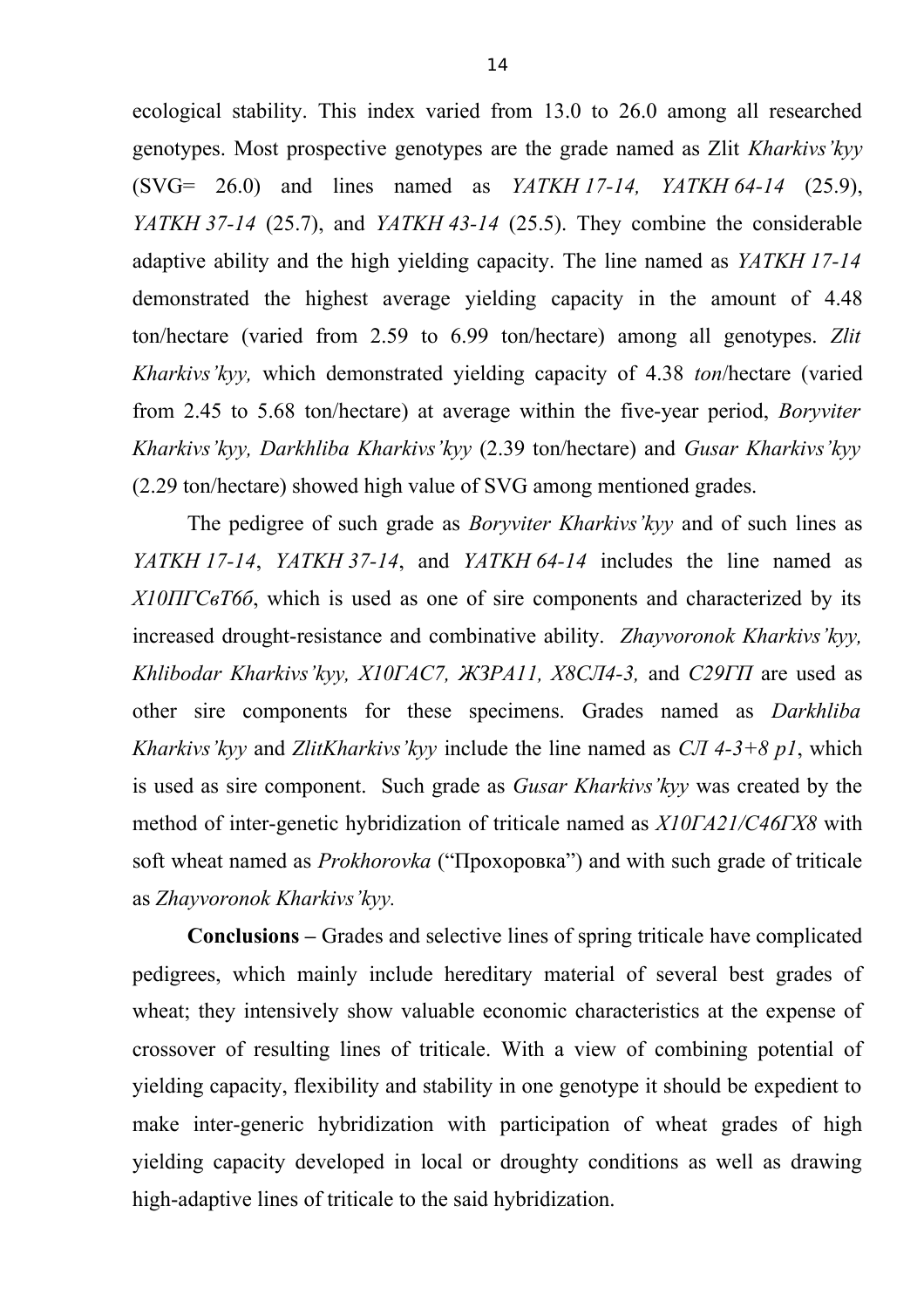Comparison of yielding capacities characteristic for years of different weather conditions made possible selecting such genotypes with high potential of yielding capacity as *YATKH 38-14*, *YATKH 61-14*, and *YATKH 62-14*, which gained the highest yielding capacity under best weather conditions in 2015; such drought-resistant genotypes as *YATKH 37-14*, *YATKH 43-14*, and *YATKH 64-14*, which demonstrated the most yielding capacity under conditions of strong drought in 2013; and such genotypes of stable yielding capacity as *YATKH 17-14*, *Boryviter Kharkivs'kyy*,, *YATKH 43-14*, and *Gusar Kharkivs'kyy*, which outmatched all researched genotypes at average for passed years.

Grades named as *Lebid' Kharkivs'kyy* (*b<sup>i</sup>* = 1.26) and *Korovay Kharkivs'kyy*  $(b_i = 1.16)$  as well as lines named as *YATKH* 38-14 ( $b_i = 1.21$ ) and *YATKH* 62-14  $(b<sub>i</sub> = 1.16)$  were more flexible ones. They demonstrate high potential of yielding capacity and able realizing it under favorable weather conditions to the maximum.

Most prospective genotypes for production and selection are such lines as YATKH *36-13* (SVG = 26.0), *YATKH 17-14*, *YATKH 64-14* (SVG = 25.9), *YATKH 37-14* (SVG = 25.7), and *YATKH 43-14* (SVG = 25.5), which combine high adaptive ability with yielding capacity.

### **References**

1. Grabovets A. I., & Fomenko, M. A. (2013). Sozdanie i vnedrenie sortov pshenitsy i tritikale s shirokoy ekologicheskoy adaptatsiey [Release and introduction of varieties of wheat and triticale with wide ecological adaptation]. *Zernobobovye i krupyanye kul'tury [Leguminous and groat crops]*, *2*, 41–47 [in Russian].

2. Grib, S. I., & Ponomarev, S. N. (2011). Otsenka belorusskikh sortov ozimoy tritikale po adaptivnosti i produktivnosti [Assessment of the Belarusian varieties of winter triticale varieties for their adaptability and productivity]. *Nauchnye prioritety innovatsionnogo razvitiya otrasli rastenievodstva: rezul'taty i perspektivy : materialy Mezhdunar. nauch.-prakt. konf. [Research priorities for the innovative development of plant production: results and prospects: Proceedings of*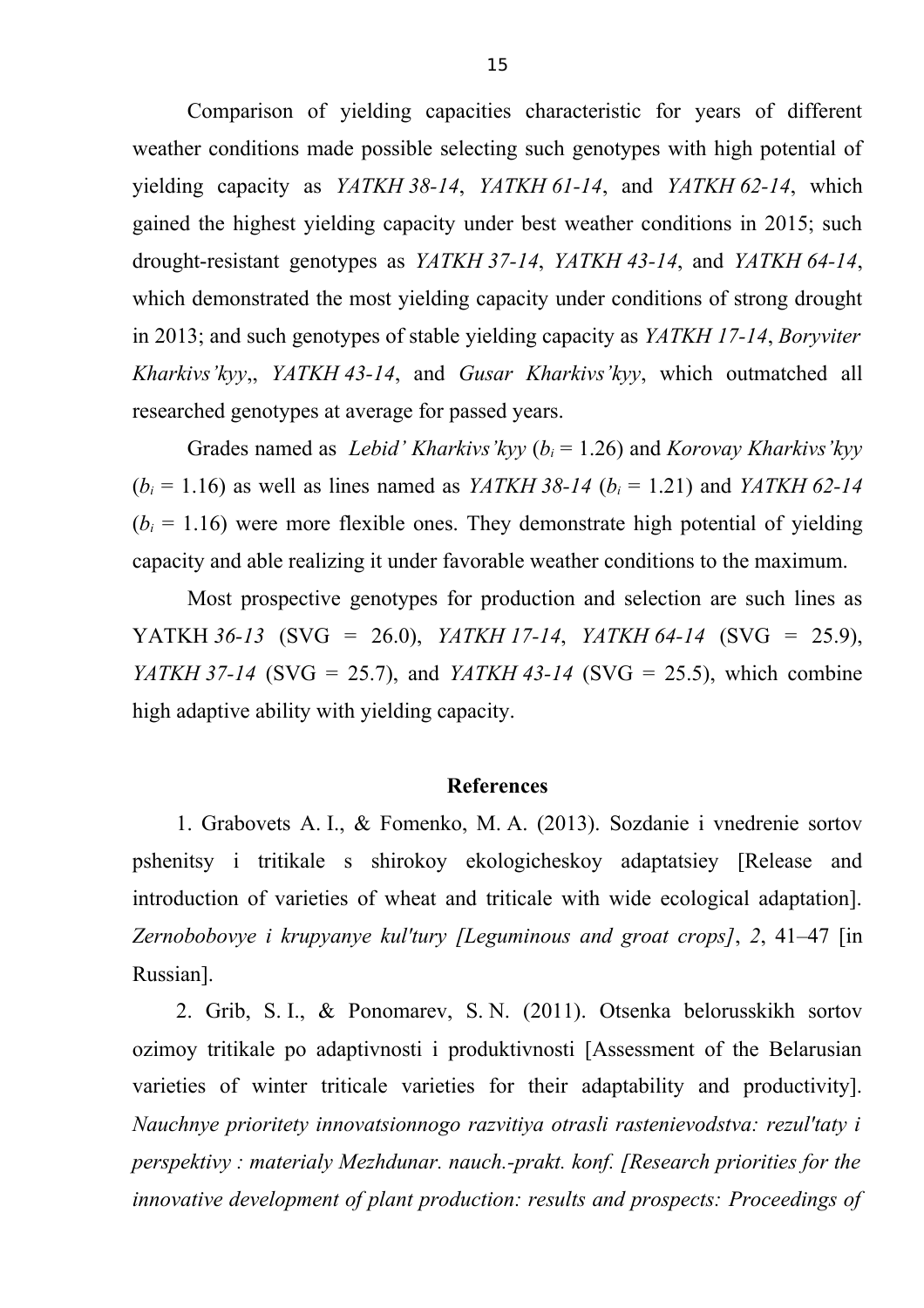*the International Scientific and Practical Conference].* (рр. 171–175). Zhodino: N.p. [in Russian].

3. Goyal, A., Beres, B. L., Randhawa, H. S., *et. al.* (2011). Yield stability analysis of broadly adaptive triticale germplasm in southern and central Alberta, Canada, for industrial end-use suitability. *Canadian Journal of Plant Science*, *91*(1), 125–135.

4. Fox, P. N., Skovmand, B., Thompson, B. K., Braun, H.-J., Cormier, R. (1990). [Yield and adaptation of hexaploid spring triticale.](http://www.researchgate.net/publication/226036640_Yield_and_adaptation_of_hexaploid_spring_triticale?ev=auth_pub) *Euphytica*, *47(1),* 57–64.

5. *Vladimirskiy NIISKh FANO Rossii (ofitsial'nyy sayt). Laboratoriya adaptivno-ekologicheskoy selektsii [Vladimir Agricultural Research Institute (official website). Laboratory of Ecological and Adaptive Breeding]*. Retrieved from: http://vnish.org/laboratoriya-adaptivno-ekologicheskoj-selektsii/

6. Riabchun, V. K., Kapustina, T. B., & Melnyk, V. S. (2012). Metody stvorennia vykhidnoho materialu trytykale yaroho, adaptovanoho do nespryiatlyvykh umov vyroshchuvannia [Methods for creating base material of spring triticale adapted to unfavourable growing conditions]. *Selektsia i nasinnitstvo [Selection and Seed Industry]*, *102*, 41–50 [in Ukrainian].

7. Dospekhov, B. A. (1985). *Metodika polevogo opyta (s osnovami statisticheskoy obrabotki rezul'tatov issledovaniy) [Methods of field experiment (with the basics of statistical processing of research results)].* (5nd ed., rev.). Moscow: Agropromizdat Publ. [in Russian].

8. Kil'chevskiy, A. V., & Khotyleva, L. V. (1989). *Genotip i sreda v selektsii rasteniy [Genotype and Environment in Plant Breeding]*. Minsk: Nauka i tekhnika Publ. [in Russian].

9. Kil'chevskiy A. V. (2005). Genetiko-ekologicheskie osnovy selektsii rasteniy [Genetic and environmental bases of Plant Breeding]. *Vestnik Vavilovskogo Obshchestva Genetikov i Selektsionerov [Bulletin of Vavilov Society of Geneticists and Breeders]*, *9*(4), 518–529 [in Russian].

10. Eberhart, S. A., & Russell, W. А. (1966). Stability parameters for comparing varieties. *Crop. Sci.*, *6*(1), 36–40.